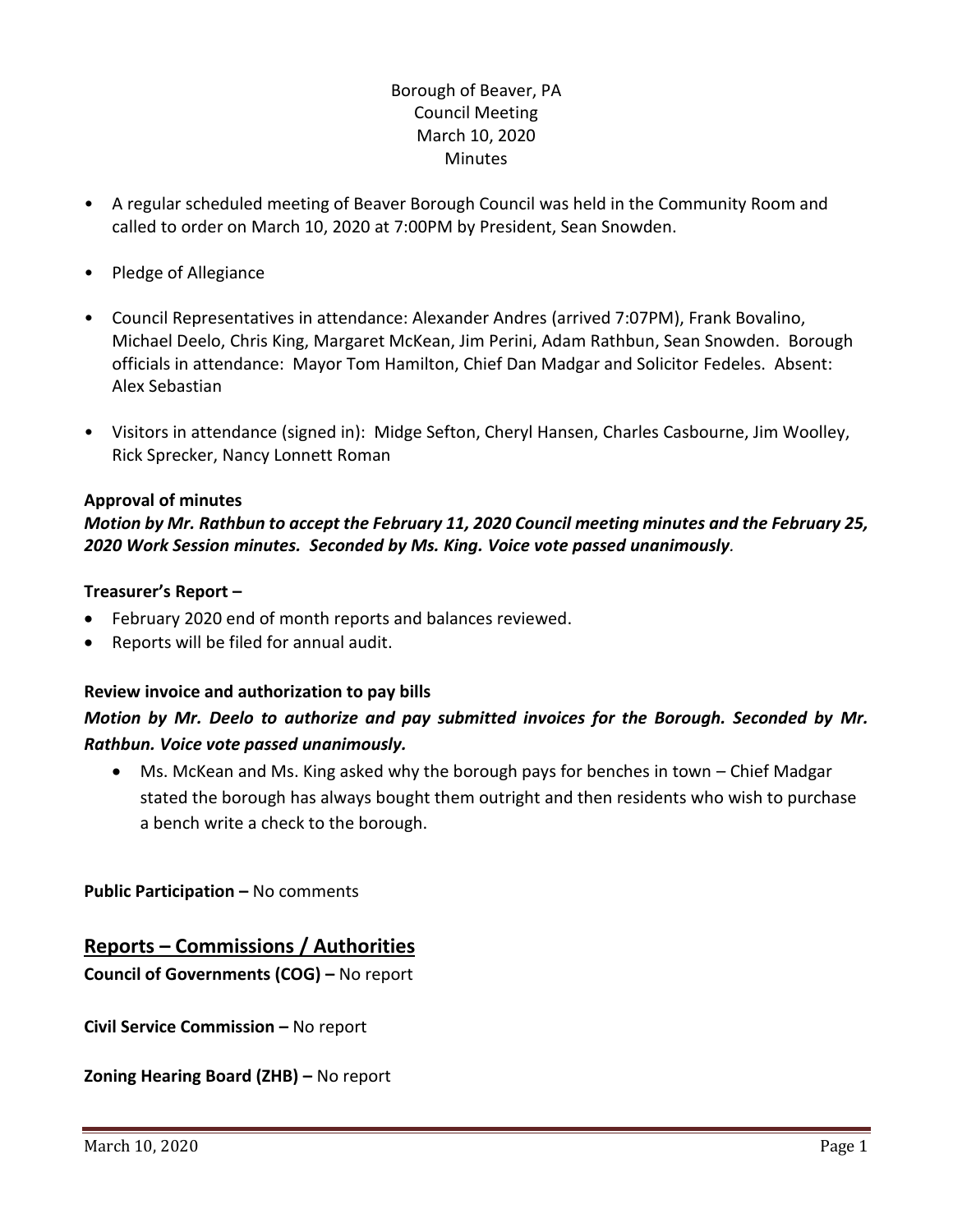#### **Planning Commission –** Reported by Mr. Martone

February 2020 meeting minutes enclosed in council packet.

# **Tree Commission –** Reported by Nancy Lonnett Roman

- January 27, 2020 and February 24, 2020 meeting minutes enclosed in council packet.
- Meeting every month and following up on all tree request forms
- Preparing for Arbor Day
- Preparing for annual tree planting

# **Code Enforcement Officer Report –** Reported by Mr. Sprecker

- February 2020 report enclosed in council packet.
- Cable lines loosely-wrapped around utility poles are becoming a safety hazard, Mr. Sprecker is working with Comcast to get this fixed.
- Columbia Gas projects/work pans are constantly changing, the borough is unable to give residents a clear answer because of frequent changes.
	- Ms. McKean suggested that council invite Columbia Gas to the next Work Session to explain what plans they have to residents
- 1004 4<sup>th</sup> Street- has not complied with timeline the borough has given. The borough will take the next step to see the project is completed.

## **Historic Architectural Review Board (HARB) –** Reported by Mr. Deelo

- HARB is exploring historical preservation educational opportunities to provide to the public.
- Should there be enforceable historical preservation guidelines, such as design guidelines and construction permit process, to promote upkeep – being discussed by HARB.

## **Municipal Authority –** Reported by Mr. Deelo

January 15, 2020 meeting minutes enclosed in council packet.

## **Reports**

## **Manager's/Police Report –** Reported by Chief Madgar

- Reviewed the February 2020 report enclosed in council packet
	- o February 2020 Rental Registration: Registered 353, Inspected 19, Re-inspected 11.
	- o 2020 Rental Registration: Registered 361, Inspected 29, Re-inspected 28.
- Liens filed for the 2018 Sidewalk Replacement on Turnpike Street, Laura Street and Park Street
	- o Total invoiced \$139,664, total paid \$120,266, liens placed \$14,852
- New municipal bidding thresholds for 2020 enclosed in council packet
- Pool reviewed initial bids to renovate approximately 10 years ago
- Borough Building considering renovation options
- Rental Registration Appeals Board ordinance states to have 3 members on appeals board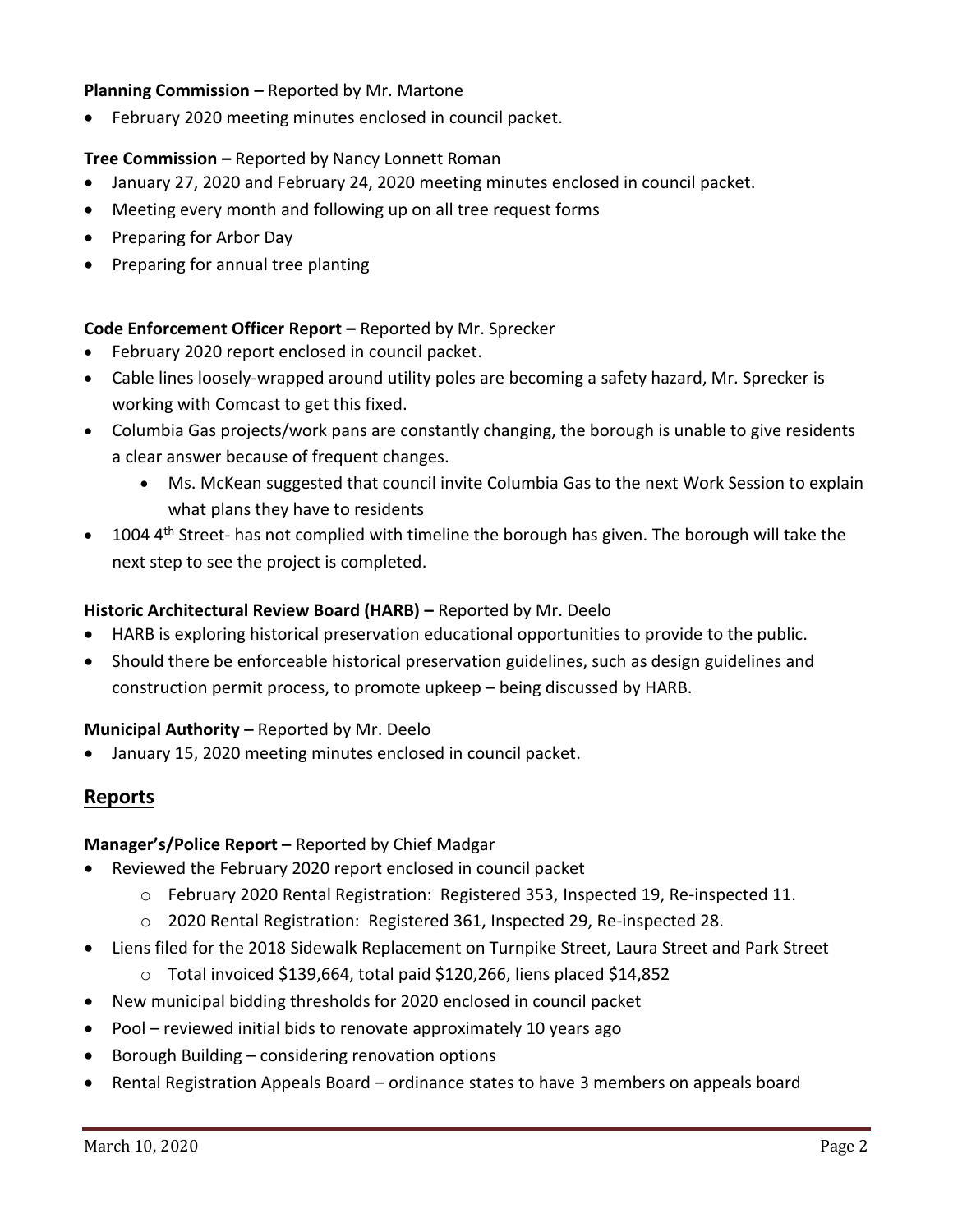- $\circ$  Contacted Ambridge they haven't had any appeals yet. Cost to appeal is \$500, follow the IPMC.
- o Ms. McKean follow IPMC, use Appeals Board for any gray area
- o Mr. Perini consider lower cost
	- Chief Madgar \$400 would cover borough expenses for appeal, believes board members should be from Beaver Borough
- On August 14, 2018, a three-page Rental Registration Checklist of the common violations, including interior and exterior, was passed by council. At that time, Mr. Thomas was on council and voted for the motion.

*Motion by Mr. Rathbun, I move that Beaver Borough Council establish a three (3) member Rental Registration Appeals Board. The members will consist of the Council's Chair of Public Safety or if unavailable, as an alternate, Council's Chair of General Government, and two (2) additional members from local municipalities who serve as Rental Registration Officers and/or in the field of Code Enforcement. The representative of Council will be the individual serving as the Chair at the time of the requested appeal. Borough officials will obtain based on availability the two additional members from local municipalities. Fee for a Rental Registration Appeals hearing is \$400 as set by the Fee Schedule. Seconded by Ms. McKean.*

- Council discussion regarding who should serve on the Appeals Board
- *Motion by Mr. Deelo, I move that Beaver Borough Council table the motion. Seconded by Mr. Andres. Roll call vote: Mr. Bovalino – No, Ms. McKean – No, Mr. Andres – Yes, Ms. King – No, Mr. Perini – No, Mr. Rathbun – No, Mr. Deelo – Yes, Mr. Snowden – No. Motion to table denied based on the roll call vote, 2-6.*
- **•** Roll call vote on original motion by Mr. Rathbun and seconded by Ms. McKean. Mr. Bovalino Yes, *Ms. McKean – Yes, Mr. Andres – Yes, Ms. King – Yes, Mr. Perini – No, Mr. Rathbun – No, Mr. Deelo – No, Mr. Snowden – No. Motion tied based on roll call vote, 4-4. Mayor Hamilton – No. Motion denied based on roll call vote, 4-5.*

*Motion by Mr. Rathbun, I move that Beaver Borough Council establish a three (3) member Rental Registration Appeals Board as appointed by council; Alex Sebastian, Rick Sprecker and a member of the Planning Commission. Fee for a Rental Registration Appeals hearing is \$200 as set by the Fee Schedule. Seconded by Mr. Perini. Roll call vote: Mr. Bovalino – Yes, Ms. McKean – No, Mr. Andres – No, Ms. King – Yes, Mr. Perini – Yes, Mr. Rathbun – Yes, Mr. Deelo – Yes, Mr. Snowden – Yes. Motion passed based on the roll call vote, 6-2.*

 Requesting discussion at the next Work Session to discuss the Civil Service Eligibility List which will expire at midnight on August 26, 2020. The police department lost two (2) of our part-time police officers to full-time positions in other communities. Last year, the department spent approximately \$100,000 in part-time wages to cover staffing.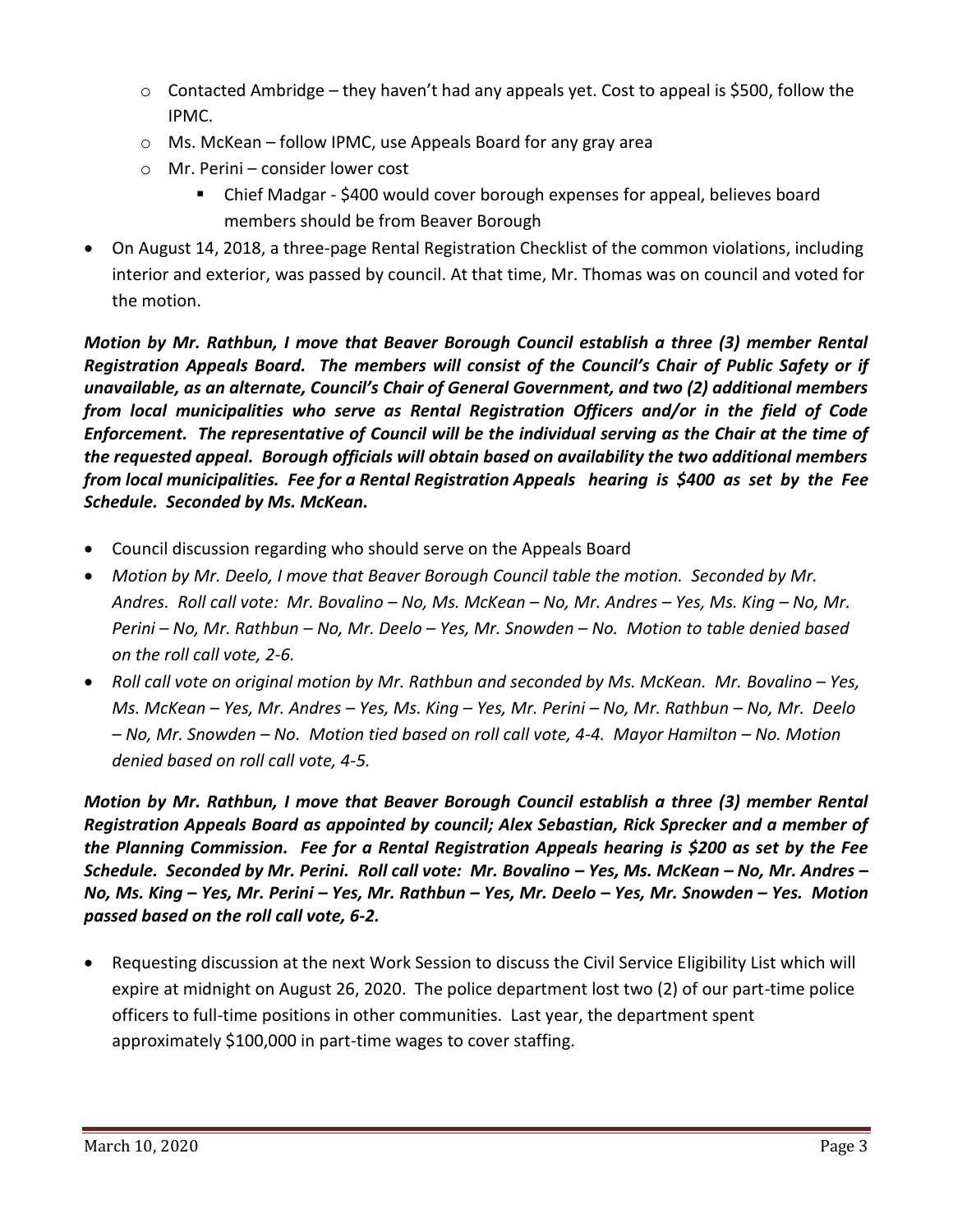## **President's Report –** Reported by Mr. Snowden

- Reviewed the Committee section of the February 25, 2020 Work Session minutes
- Need finances from Mr. Kennedy to help council decide how to move forward with hiring additional full-time police officers. Of the six (6) that applied, three (3) have accepted full-time positions in other communities.
- Executive Session to discuss Personnel, Negotiations and Real Estate. Motions are expected afterwards.

#### **Mayor Hamilton – No report**

**Fire Department** – No report

#### **Emergency Management Coordinator (EOC) –**

 EOC report dated March 7, 2020 enclosed in council packet regarding Emergency Operation Center training on May 11, 2020 and Beaver Valley Power Station Evaluated Exercise on June 9, 2020.

#### **Engineer –**

March 5, 2020 Borough Engineer report enclosed in council packet

**Solicitor Report –** No report

#### **Motions**

#### **Motion – Highway Department Promotion**

*Motion by Mr. Bovalino, I move that Beaver Borough Council approve the promotion of Brian Koslosky to the level of Apprentice 2 effective April 1, 2020. Seconded by Mr. Deelo. Voice vote passed unanimously.*

#### **Motion – Purchase police vehicle and sell two police vehicles**

*Motion by Mr. Rathbun, I move that Beaver Borough Council approve check number 1667 in the amount of \$33, 235.00 payable to Tri Star Motors for the purchase of a 2020 Ford Explorer police vehicle. Additionally, I move to direct the Police Chief/Borough Manager to sell two police vehicles. This is part of the established rotation. Seconded by Mr. Bovalino. Voice vote passed unanimously.*

#### **Motion – Right-of-Way Agreement with Columbia Gas**

*Motion by Mr. Bovalino, I move that Beaver Borough Council approve the attached Right-of-Way Agreement between Beaver Borough and Columbia Gas in order to allow Columbia Gas to place a new gas line along the southern side of Clark Park, Tax ID# 16-002-1400.000 (along Canal Street). Seconded by Ms. McKean. Voice vote passed unanimously.*